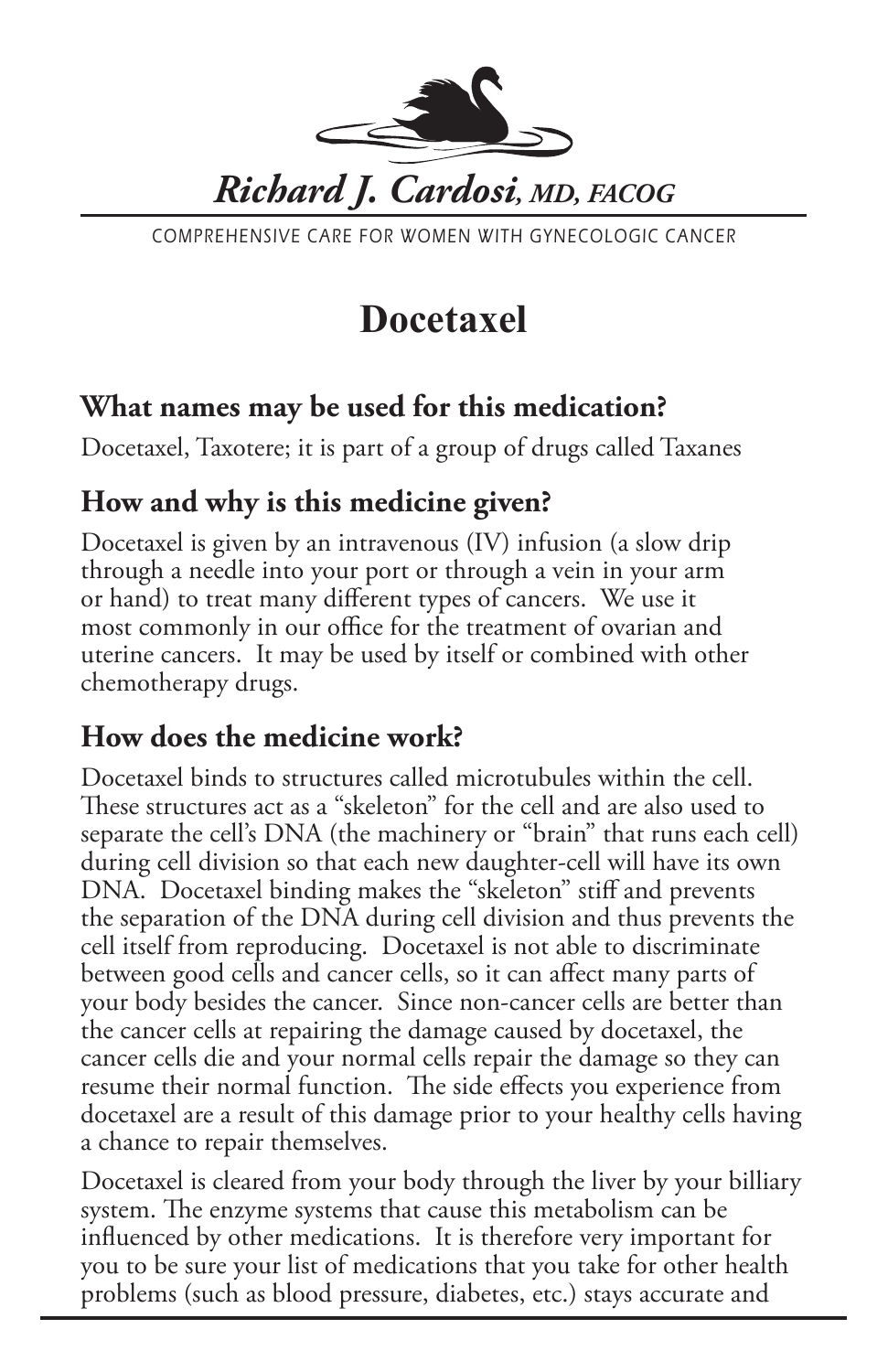up to date in our office. We will review your medication list at each visit, and we will monitor your liver's function through blood tests performed prior to each treatment cycle.

### **How often is this medicine given?**

Docetaxel is typically given once every 3-4 weeks (every 21-28 days), but may occasionally be given weekly (every 7 days). The total number of treatments recommended will vary based on your clinical circumstances, but an initial plan will be outlined for you by your doctor. The infusions are given in the infusion center at the Center for Cancer Care and Research (white building located across the parking lot from our office). Prior to each treatment, you will be seen in the office for an exam, and blood tests will be reviewed to be sure it is safe to administer your next treatment. It is, of course, very important to keep all of your appointments for chemotherapy and lab testing.

## **What side effects does this medicine cause?**

There are many possible side effects of all chemotherapy drugs, so the following is only inclusive of the most common or serious possibilities from docetaxel. You will be asked to complete a symptom form at each visit in order for us to accurately assess the side effects that you may be experiencing. This form helps your doctor be sure that no adverse effects of treatment are overlooked, and it serves to help you recall which symptoms you may have experienced since your last treatment.

v Hair loss is common and often complete with docetaxel, but some patients do experience less hair loss than others. Hair growth should return upon completion of treatment.

v Nausea and vomiting are not unusual but are less common today than in the past because of much improved anti-nausea medications. You will be given prescriptions for medications to prevent nausea, and it is important that you take them as directed in order for them to be most effective. If you have questions, do not hesitate to call the office.

 $\triangle$  Nerve toxicity is not uncommon in patients taking docetaxel (but much less common than with paclitaxel, another taxane drug). Numbness, tingling, burning, or pain in your hands or feet, or ringing in your ears may be signs of nerve injury. These symptoms are more likely in patients with diabetes, heavy alcohol use, or when docetaxel is given with other neurotoxic drugs (such as cisplatin). Please report these symptoms if present at your next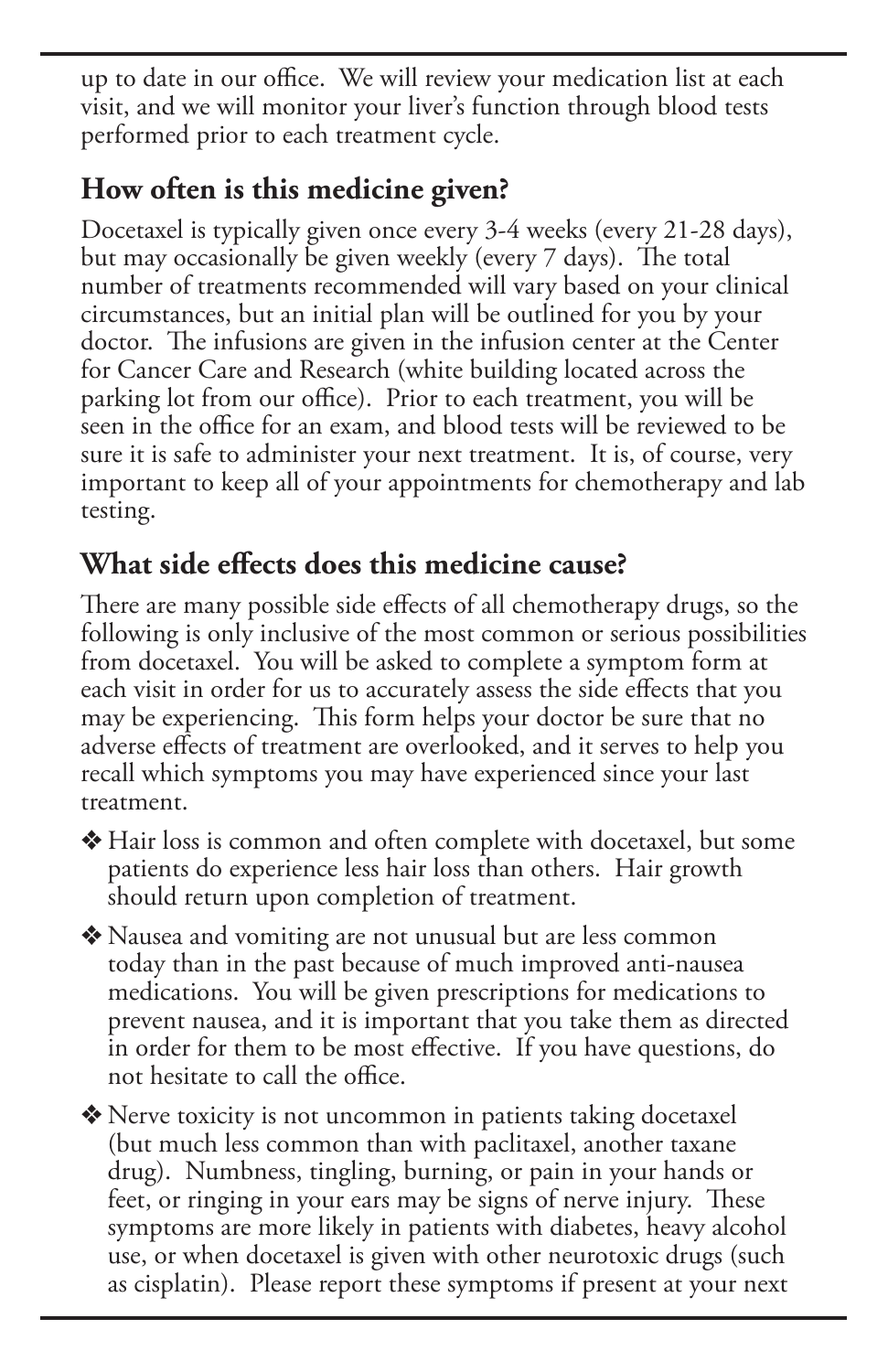office visit. These symptoms may or may not resolve after stopping treatment and can lead to difficulties with daily activities such as clasping jewelry, buttoning clothes, or clumsiness with walking among others.

- ◆ Bone marrow suppression is when the bone marrow cannot make enough red cells, white cells, or platelets to keep up with demand, and this is a side effect of most chemotherapy medications, including docetaxel. All of your blood counts will be monitored regularly throughout treatment.
	- *Anemia* is the result of not enough red blood cells and may cause fatigue, chest pain, shortness of breath, or dizziness.
	- *Neutropenia* results when your white blood cell count goes too low, and this will put you at an increased risk for infection. It is very important that you avoid sick friends and family; be diligent about hand-washing as well. This does not mean that you cannot be out in public, and in fact you can continue to participate in normal activities such as going to church or a movie, etc. If you think you may have an infection or have a fever of 100.5°F or more, call the office immediately.
	- *Thrombocytopenia* is the term for too low of a platelet count. This can lead to excessive bruising or bleeding with only minor injury such as brushing your teeth or blowing your nose.
- $\triangle$  Fluid accumulation can occur with docetaxel. This may present as weight gain, swelling of your hands or feet, or as additional fluid in your abdomen or lungs. This is not always seen and typically does not appear until after several treatments. Steroids are usually given with each treatment to prevent this side effect. It is therefore important for you to take all medications exactly as prescribed.
- v *Mucositis* is sores/ulcers in the mouth that can cause pain and difficulty eating or swallowing. This is not common but can occur with docetaxel. This can be minimized with good oral hygiene and a warm salt-water solution gargled after each meal. Prescription medication is also available if these steps are ineffective at resolving your symptoms.

v Flu-like symptoms with headache, myalgias, and arthralgias (aches and pains in the muscles and joints), and fatigue are sometimes experienced for a few days to a week following a docetaxel infusion. Over the counter agents such as ibuprofen and acetaminophen typically provide adequate relief, but prescription pain medicine can be given if needed.